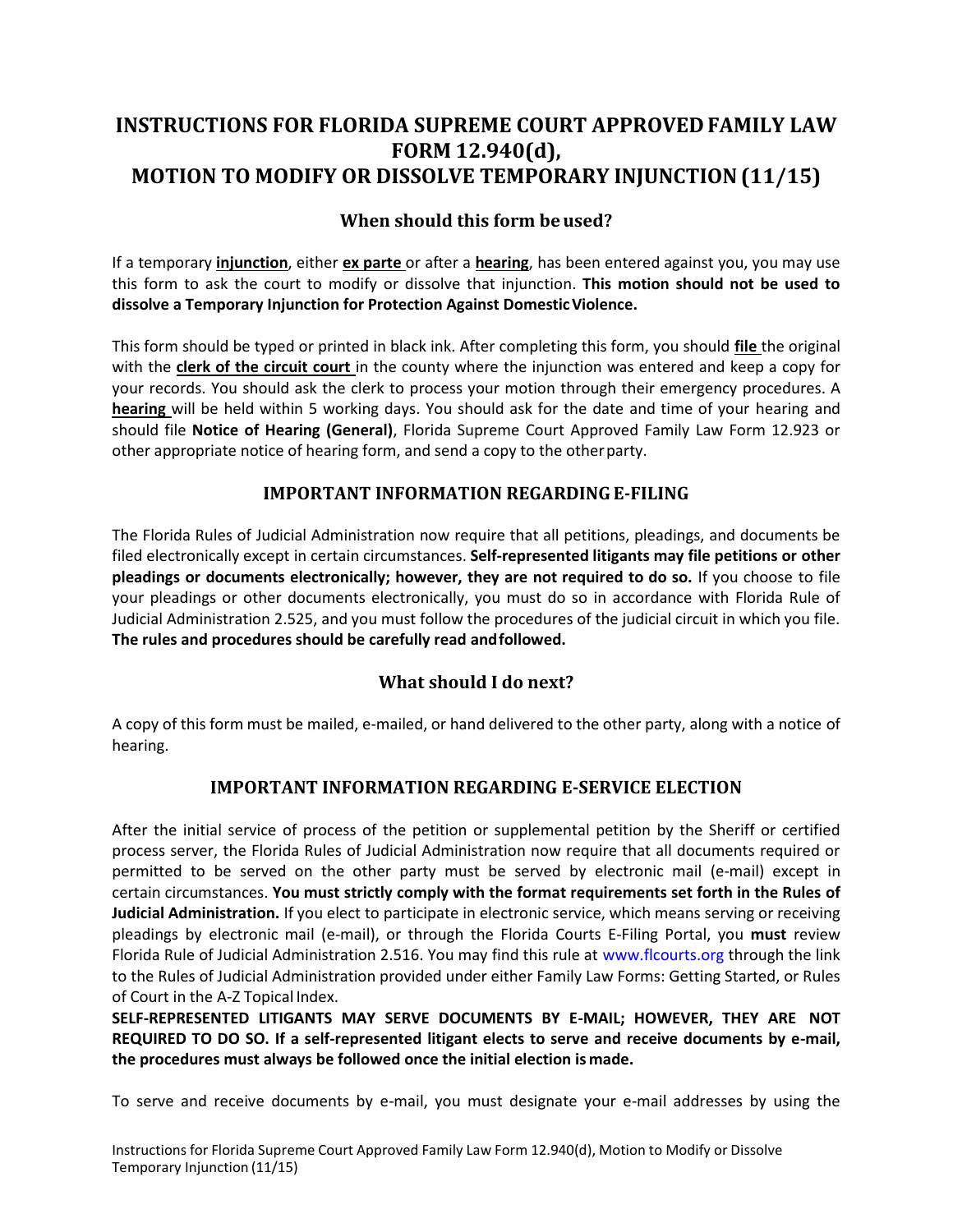**Designation of Current Mailing and E-mail Address**, Florida Supreme Court Approved Family Law Form 12.915, and you must provide your e-mail address on each form on which your signature appears. Please **CAREFULLY** read the rules and instructions for: **Certificate of Service (General),** Florida Supreme Court Approved Family Law Form 12.914; **Designation of Current Mailing and E-mail Address**, Florida Supreme Court Approved Family Law Form 12.915; and Florida Rule of Judicial Administration 2.516.

## **Where can I look for more information?**

 Florida Rules of Civil Procedure. **Before proceeding, you should read "General Information for Self-Represented Litigants" found at the beginning of these forms.** For further information, see chapter 61, Florida Statutes, and rule 1.610,

#### **Special notes...**

 if you have not already done so: If parental responsibility or time-sharing of a minor child(ren) is at issue, you must also file the following,

 **Uniform Child Custody Jurisdiction and Enforcement Act (UCCJEA) Affidavit**, Florida Supreme Court Approved Family Law Form 12.902(d).

 **Order...** These family law forms contain an **Order Dissolving Temporary Injunction**, Florida Supreme Court Approved Family Law Form 12.940(e), which the judge may use. You should check with the clerk,  **family law intake staff**, or **judicial assistant** to see if you need to bring a blank order form with you to the hearing. If so, you should type or print the heading, including the circuit, county, case number, division, and the parties' names, and leave the rest blank for the judge to complete at your hearing or trial.

trial.<br>Remember, a person who is NOT an attorney is called a nonlawyer. If a nonlawyer helps you fill out these forms, that person must give you a copy of **Disclosure from Nonlawyer**, Florida Family Law Rules of Procedure Form 12.900(a), before he or she helps you. A nonlawyer helping you fill out these forms also **must** put his or her name, address, and telephone number on the bottom of the last page of every form he or she helps you complete.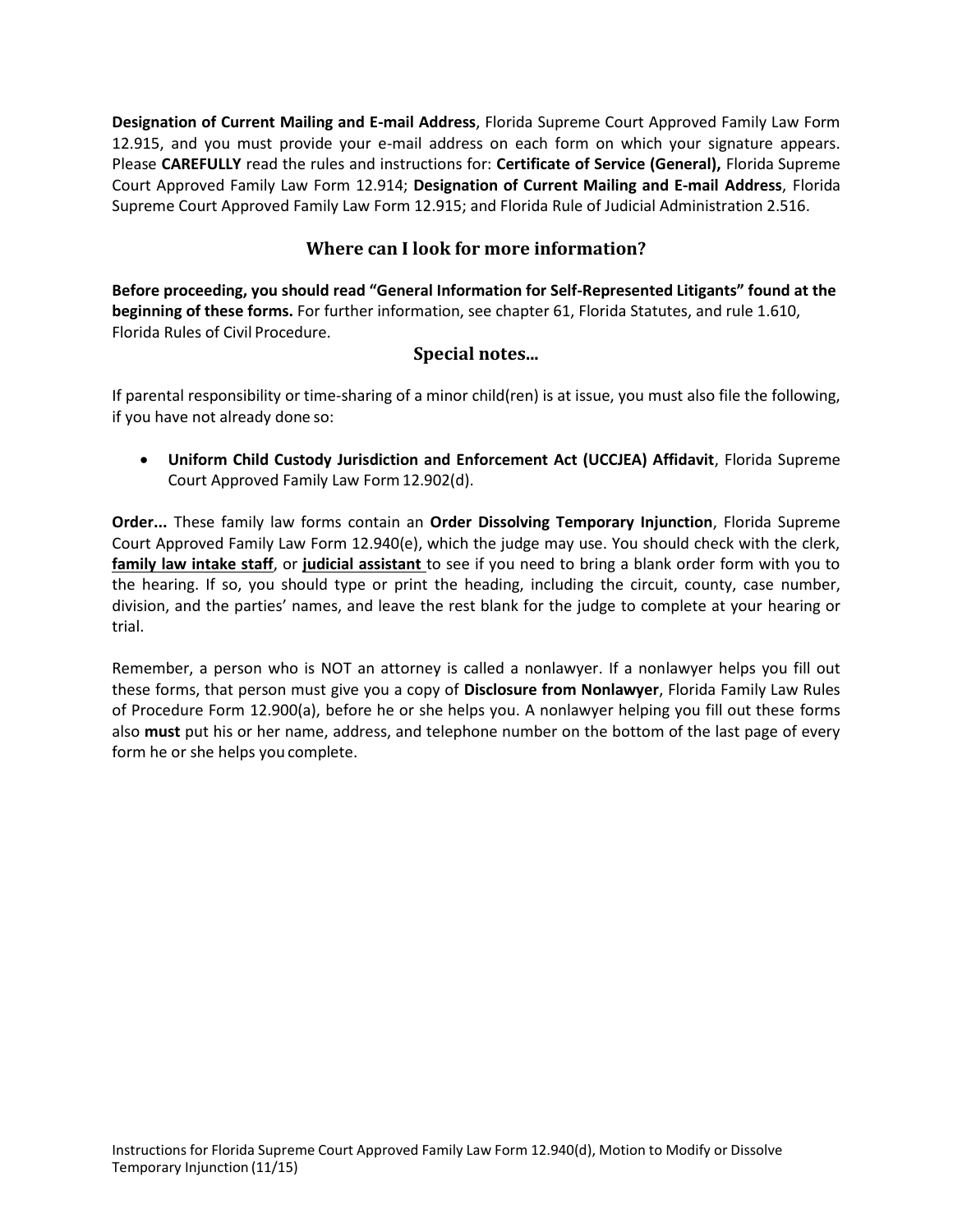|                                                                                               | IN THE CIRCUIT COURT OF THE _______________________________JUDICIAL CIRCUIT,                                                                                                                                                                                                                                             |  |  |
|-----------------------------------------------------------------------------------------------|--------------------------------------------------------------------------------------------------------------------------------------------------------------------------------------------------------------------------------------------------------------------------------------------------------------------------|--|--|
|                                                                                               | IN AND FOR COUNTY, FLORIDA                                                                                                                                                                                                                                                                                               |  |  |
|                                                                                               |                                                                                                                                                                                                                                                                                                                          |  |  |
|                                                                                               |                                                                                                                                                                                                                                                                                                                          |  |  |
| Petitioner,                                                                                   |                                                                                                                                                                                                                                                                                                                          |  |  |
| and                                                                                           |                                                                                                                                                                                                                                                                                                                          |  |  |
|                                                                                               |                                                                                                                                                                                                                                                                                                                          |  |  |
| Respondent.                                                                                   |                                                                                                                                                                                                                                                                                                                          |  |  |
|                                                                                               | <b>MOTION TO MODIFY OR DISSOLVE TEMPORARY INJUNCTION</b><br>Petitioner $\boxed{\underline{\qquad}}$ Respondent requests the Court to enter an order $\boxed{\phantom{\qquad}}$ dissolving the temporary<br>injunction issued in the above styled case $\bigsqcup$ modifying the temporary injunction issued in the above |  |  |
|                                                                                               | I am the party against whom this temporary injunction has been granted and under rule 1.610, Florida<br>Rules of Civil Procedure, I request that a hearing be held within 5 days after the filing of this motion.                                                                                                        |  |  |
| the<br>person(s)<br>listed                                                                    | I certify that a copy of this document was $\Box$ e-mailed $\Box$ mailed $\Box$ faxed $\Box$ hand-delivered to<br>below<br>${date}$<br>on                                                                                                                                                                                |  |  |
| Other party or his/her attorney:<br>Address:<br>Fax Number:<br>Designated E-mail Address(es): |                                                                                                                                                                                                                                                                                                                          |  |  |
|                                                                                               | Signature of Party                                                                                                                                                                                                                                                                                                       |  |  |

| <b>Printed Name:</b>           |
|--------------------------------|
| Address:                       |
| City, State, Zip:              |
| Fax Number:                    |
| Designated E-mail Address(es): |

\_\_\_\_\_\_\_\_\_\_\_\_\_\_\_\_\_\_\_\_\_\_\_\_\_\_\_\_\_\_\_\_\_\_\_\_\_\_\_\_\_\_\_\_\_